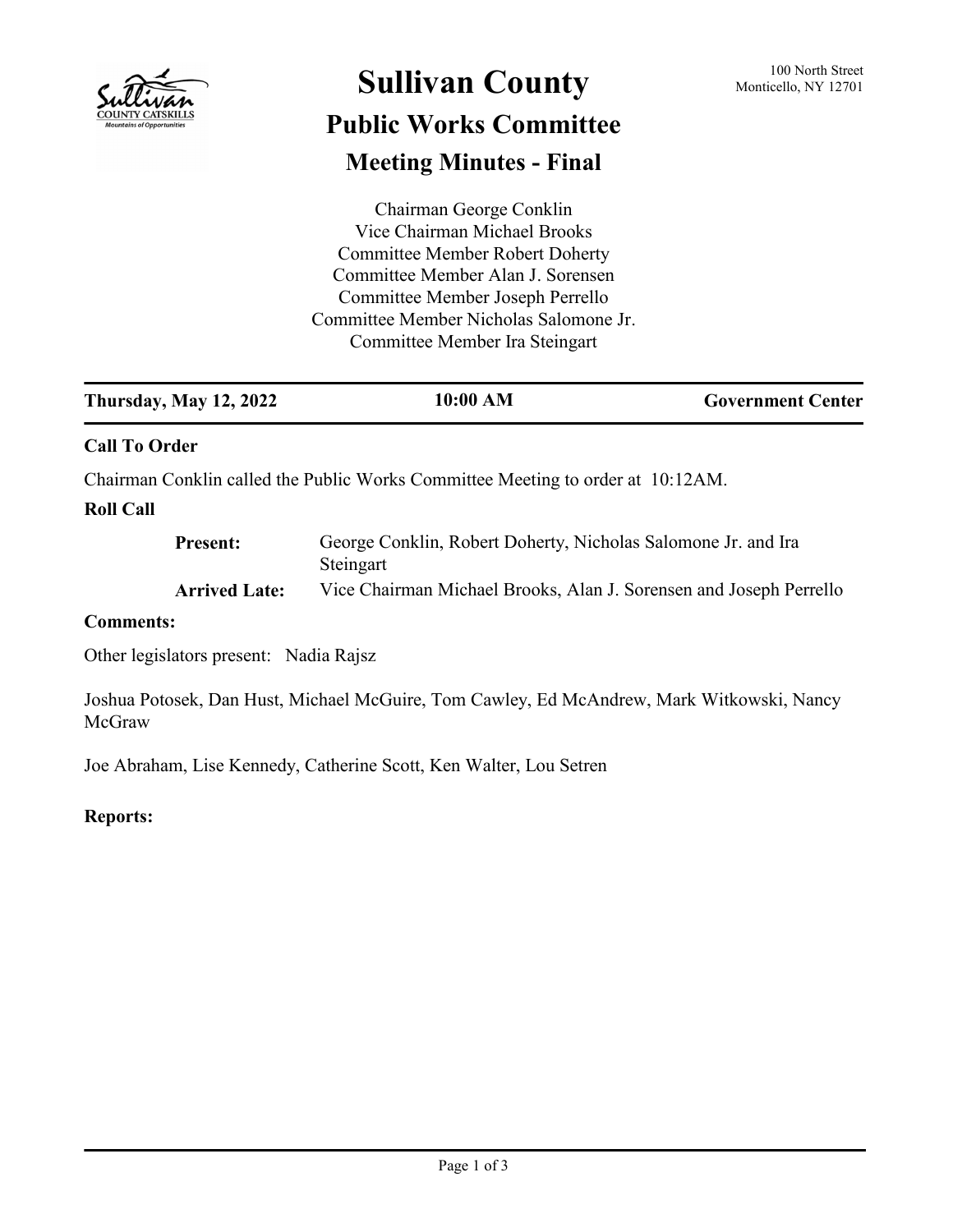#### **1.** Division of Public Works **[ID-4345](http://sullivancountyny.legistar.com/gateway.aspx?m=l&id=/matter.aspx?key=1371)**

Attachments: [March monthly report \(002\).pdf](http://sullivancountyny.legistar.com/gateway.aspx?M=F&ID=bed0bffc-a57f-4fbc-ae19-7337775c25d9.pdf)

Commissioner of Public Works Ed McAndrew

At this point, Michael Brooks joined the meeting at 10:13AM

At this point,, Joseph Perrello and Alan Sorensen joined the meeting at 10:14AM

Joseph Perrello stated that we need to get water up at the airport. He indicated that this committee should allow the Commissioner to go forward with this. The then mentioned options of funding.

Nadia Rajsz asked about putting up no littering signs.

#### **Discussion:**

#### **Public Comment**

Ken Walter was called to speak

Lise Kennedy was called to speak

#### **Resolutions:**

**1.** To authorize the County Manager to execute an agreement for Engineering Design Services with Barton & Loguidice D.P.C. for the replacement of County Bridge 77 (BRIDGE NY funded). **[ID-4569](http://sullivancountyny.legistar.com/gateway.aspx?m=l&id=/matter.aspx?key=1595)**

A motion was made by Committee Member Robert Doherty, seconded by Committee Member Alan J. Sorensen, that this Resolution be carried at Committee. The motion carried by the following vote:

Chairman Conklin, Vice Chairman Brooks, Committee Member Doherty, Committee Member Sorensen, Committee Member Perrello, Committee Member Salomone and Committee Member Steingart **Aye:**

**2.** To authorize the County Manager to execute an agreement for Engineering Design Services with Greenman-Pedersen, Inc. for the replacement of County Bridge 82 (BRIDGE NY funded). **[ID-4570](http://sullivancountyny.legistar.com/gateway.aspx?m=l&id=/matter.aspx?key=1596)**

A motion was made by Committee Member Robert Doherty, seconded by Committee Member Ira Steingart, that this Resolution be carried at Committee. The motion carried by the following vote:

Chairman Conklin, Vice Chairman Brooks, Committee Member Doherty, Committee Member Sorensen, Committee Member Perrello, Committee Member Salomone and Committee Member Steingart **Aye:**